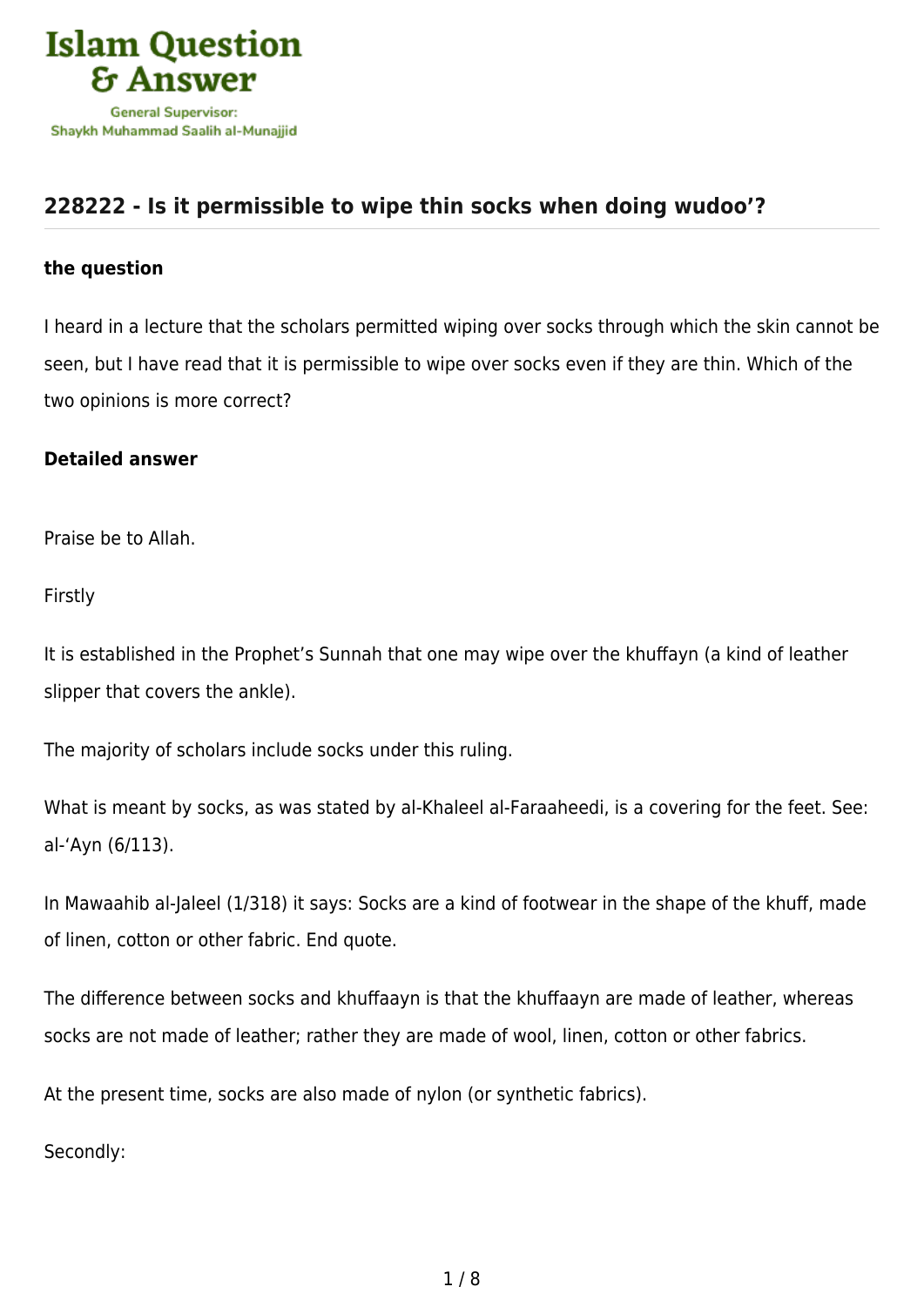

There is no saheeh report from the Prophet (blessings and peace of Allah be upon him) about wiping over socks.

With regard to the hadith narrated by at-Tirmidhi (99) via Abu Qays from Huzayl ibn Shurahbeel from al-Mugheerah ibn Shu'bah, who said: The Prophet (blessings and peace of Allah be upon him) did wudoo' and wiped over his socks and sandals – it is a da'eef (weak) and shaadhdh (odd) hadith.

Abu Dawood said in as-Sunan (159):

'Abd ar-Rahmaan ibn Mahdi did not narrate this hadith, because what is well known from al-Mugheerah is that the Prophet (blessings and peace of Allah be upon him) wiped over the khuffayn. End quote.

'Ali ibn al-Madeeni said: The hadith of al-Mugheerah ibn Shu'bah (about wiping over the khuffayn) was narrated from al-Mugheerah by the people of Madinah, the people of Kufah, and the people of Basra. It was narrated by Huzayl ibn Shurahbeel from al-Mugheerah, but he said: And he wiped over his socks – and he (Huzayl) differed from other narrators.

End quote from as-Sunan al-Kubra by al-Bayhaqi (1/284)

Al-Mufaddal ibn Ghassaan said: I asked Yahya ibn Ma'een about this hadith and he said: All the narrators narrated it in reference to the khuffayn, apart from Abu Qays.

End quote from as-Sunan al-Kubra by al-Bayhaqi (1/284)

Among those who also classed it as da'eef were Sufyaan ath-Thawri, Imam Ahmad, Ibn Ma'een, Muslim, an-Nasaa'i, al-'Uqayli, ad-Daaraqutni and al-Bayhaqi.

An-Nawawi said: These are the leading scholars of hadith. Although at-Tirmidhi said it was a hasan hadith, these scholars take precedence over him; in fact if any one of them was the only one to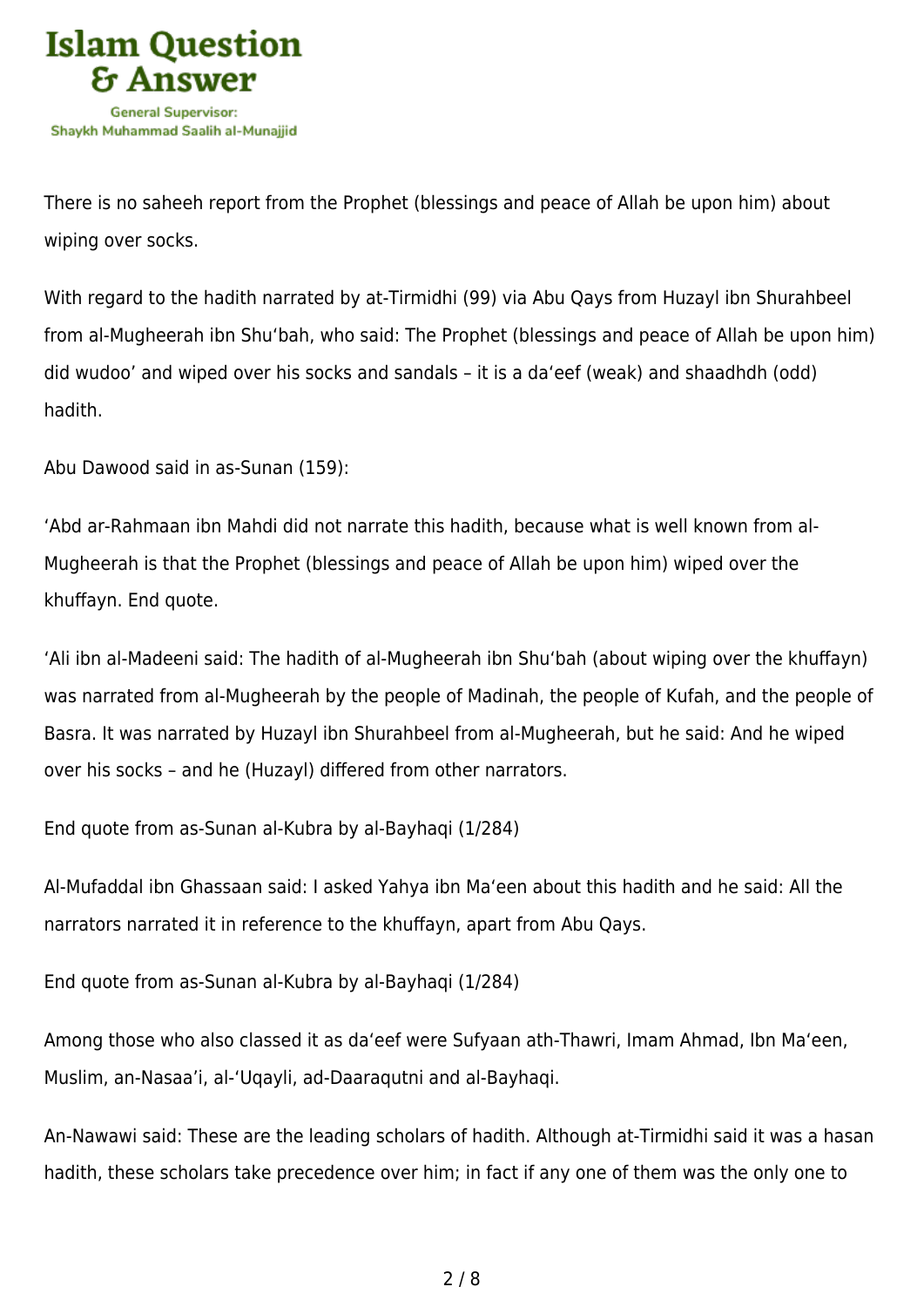

hold that view, he would still take precedence over at-Tirmidhi, according to the consensus of the people of knowledge.

End quote from al-Majmoo' Sharh al-Muhadhdhab (1/500).

But there are saheeh reports about wiping over the socks from the Sahaabah.

Ibn al-Mundhir said:

The permissibility of wiping over the socks was narrated from nine of the Companions of the Messenger of Allah (blessings and peace of Allah be upon him: 'Ali ibn Abi Taalib, 'Ammaar ibn Yaasir, Abu Mas'ood, Anas ibn Maalik, Ibn 'Umar, al-Bara' ibn 'Aazib, Bilaal, Abu Umaamah and Sahl ibn Sa'd.

End quote from al-Awsat (1/462)

Ibn al-Qayyim said: Abu Dawood added Abu Umaamah, 'Amr ibn Hurayth, 'Umar and Ibn 'Abbaas. Thus there were thirteen Sahaabah (who held this view).

So the view that it is permissible is based on these Sahaabah (may Allah be pleased with them), not the hadith of Abu Qays.

Ahmad stated that it is permissible to wipe over the socks, and he said that the report of Ibn Qays was flawed.

That stems from his fair-mindedness and justice, may Allah have mercy on him. Rather he based it on the view of these Sahaabah, and clear analogy, because there is no clear difference between socks and khuffayn that would make the ruling different.

End quote from Tahdheeb as-Sunan (1/187)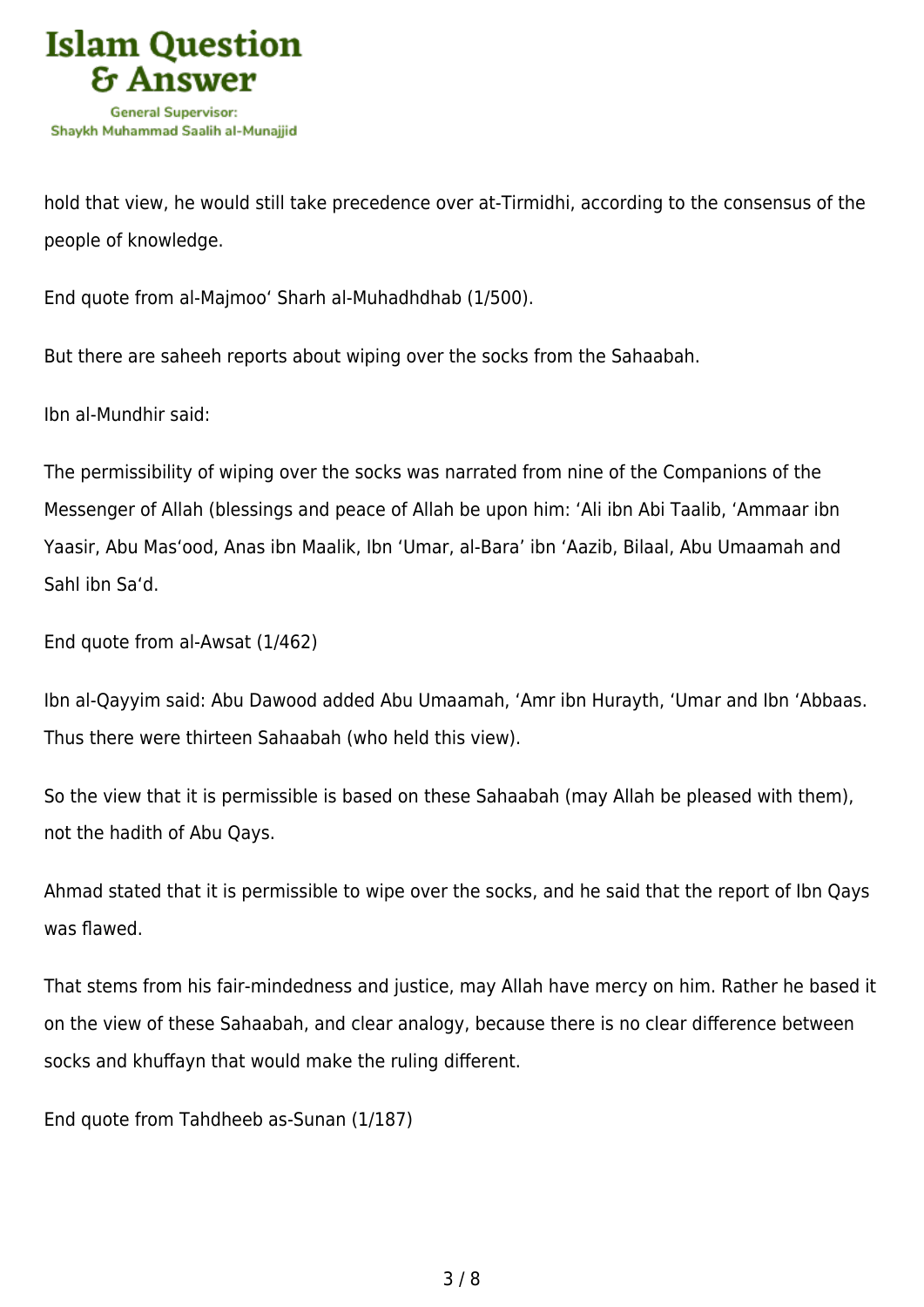

Ibn Qudaamah said: The Sahaabah (may Allah be pleased with them) wiped over the socks, and there was no one who disagreed with them during their own time, therefore it is consensus.

End quote from al-Mughni (1/215)

Similarly, there is no difference between the khuffayn and sock, if you think about it.

Shaykh al-Islam [Ibn Taymiyah] said:

The difference between socks and khuffayn is that the former are made of wool and the latter are made of leather.

It is known that such differences do not have any impact on shar'i rulings. It makes no difference whether it is made of leather, cotton, linen or wool.

By the same token, it makes no difference whether garments worn in ihram are black or white. … The most that can be said is that leather is longer lasting than wool, but this does not affect the ruling, just as it is not affected if the leather is durable.

Moreover, it is well-known that the need to wipe over one is the same as the need to wipe over the other. As they are same in terms of the reason and need for wiping, differentiating between them would be differentiating between two similar things, which is contrary to the fairness and common sense that are promoted by the Qur'an and Sunnah, and that with which Allah sent down His Books and sent His Messengers.

Those who differentiate between them on the grounds that one is permeable and the other is not has mentioned a difference that does not affect anything.

End quote from Majmoo' al-Fataawa (21/214)

Thirdly: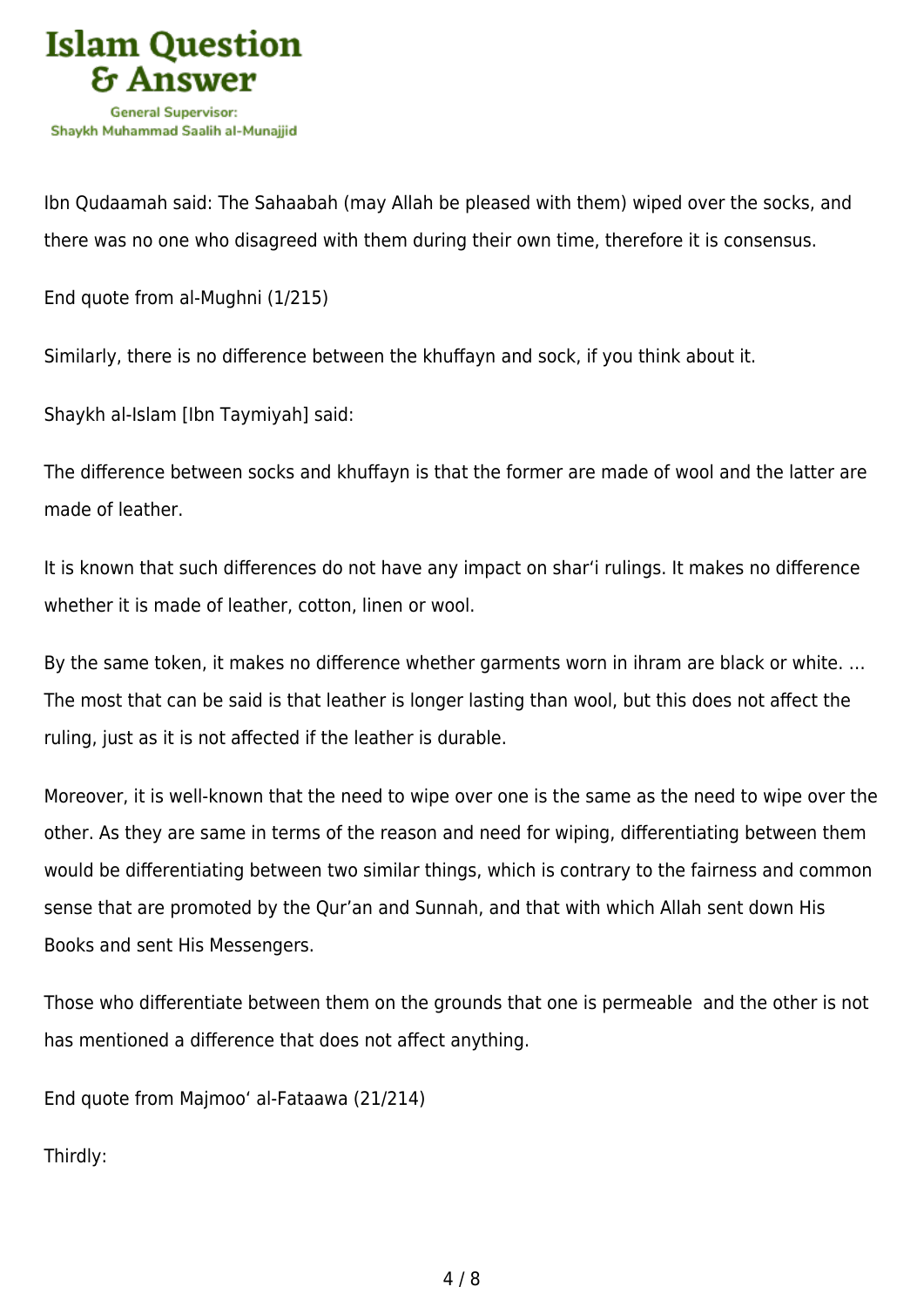

The majority of those scholars who regard it is permissible to wipe over the socks stipulated that in order for it to be permissible to wipe over them, they should be thick and it should be possible to walk in them. See: al-Mabsoot (1/102); al-Majmoo' (1/483); al-Insaaf (1/170)

That is because the ruling on socks is the same as the ruling on khuffayn, and the khuffayn can only be thick, so socks cannot take the place of khuffayn unless they are like them.

Al-Kaasaani said: If (the socks) are thin and let water through, then it is not permissible to wipe over them, according to scholarly consensus.

End quote from Badaa'i' as-Sanaa'i' (1/10)

Ibn al-Qattaan al-Faasi said: All scholars are unanimously agreed that if the socks are not thick, it is not permissible to wipe over them.

End quote from al-Iqnaa' fi Masaa'il al-Ijmaa' (no. 351)

Shaykh al-Islam [Ibn Taymiyah} was asked: Is it permissible to wipe over socks, like the khuff, or not?

He said: Yes, it is permissible to wipe over the socks if one can walk in them, whether they are made of leather or not.

End quote from Majmoo' al-Fataawa (21/213)

And he said: If they are thin, they cannot be wiped over, because usually one cannot walk in such socks and there is no need to wipe over them.

End quote from Sharh 'Umdat al-Fiqh (1/251)

In Fataawa al-Lajnah ad-Daa'imah (5/267) it says: The socks must be thick, and what is beneath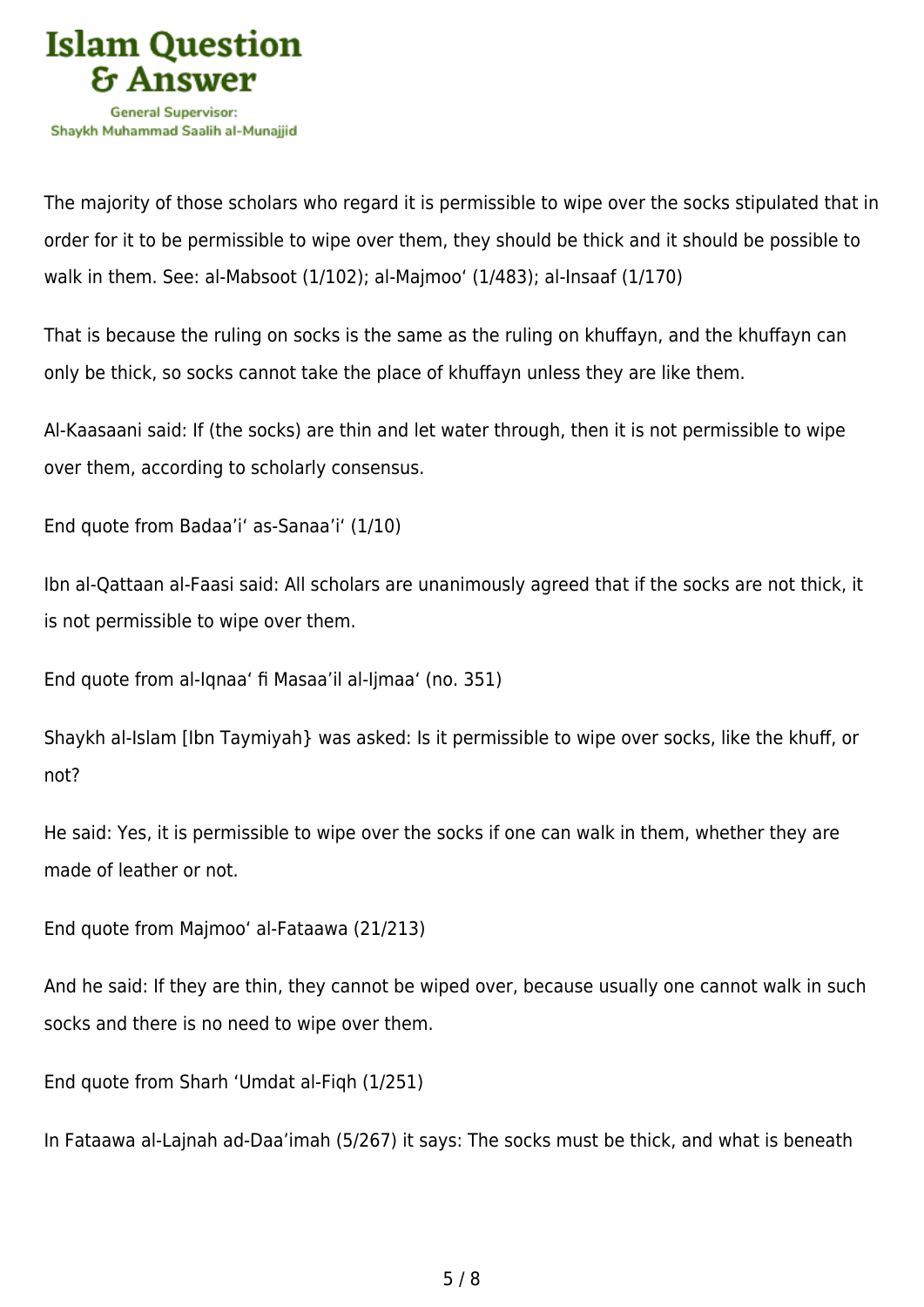

them should not be visible. End quote.

And they said: It is permissible to wipe over anything that covers the feet and is worn on them, such as khuffayn and thick socks.

End quote from Fataawa al-Lajnah ad-Daa'imah (4/101)

Similarly, Shaykh Muhammad ibn Ibraaheem said: It is permissible to wipe over socks and the like, whether they are made of wool, camel hair, goat hair, cotton or other materials, if they are thick and cover the place that it is obligatory to wash, and they fulfil all the necessary conditions.

End quote from Fataawa wa Rasaa'il ash-Shaykh Muhammad ibn Ibraaheem (2/66)

And he said: But if the sock is thin and shows the skin, then it cannot be wiped over.

End quote from Fataawa ash-Shaykh Muhammad ibn Ibraaheem (2/68)

Shaykh Ibn Baaz said: One of the conditions (for it to be permissible (to wipe over the socks) is that the socks should be thick and covering. If they are thin, it is not permissible to wipe over them, because in that case the foot is as if it is uncovered.

End quote from Fataawa ash-Shaykh Ibn Baaz (10/110)

Some of the scholars regarded it as permissible to wipe over the socks in all cases.

An-Nawawi said: Our companions narrated from 'Umar and 'Ali (may Allah be pleased with them) that it is permissible to wipe over the socks, even if they are thin. They also narrated that from Abu Yoosuf, Muhammad, Ishaaq and Dawood.

End quote from al-Majmoo' Sharh al-Muhadhdhab (1/500)

This is the view that was regarded as more likely to be correct by Shaykh al-Albaani and Shaykh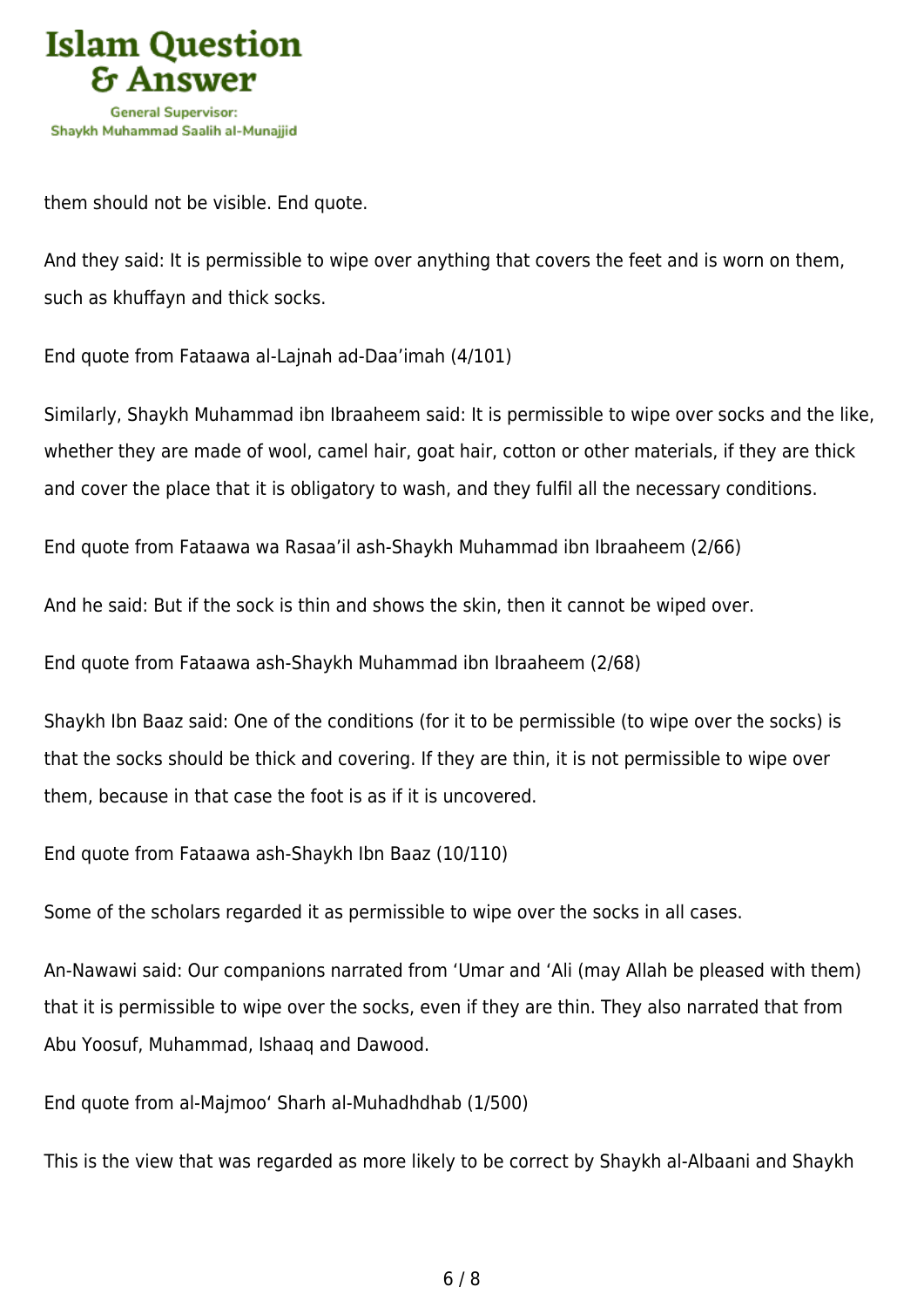

Ibn 'Uthaymeen (may Allah have mercy on them)

But what we have mentioned above is the view of the majority of scholars, and it is the more correct view, because the basis for regarding it as permissible is an analogy with the khuffayn, and thin socks are not like the khuffayn, so no analogy can be made with them.

The socks that the Sahaabah used to wipe over were thick, because thin socks were not known until recently.

Imam Ahmad said: It is not acceptable to wipe over the socks unless they are thick socks. … The people only used to wipe over socks because for them they were equivalent to the khuffayn, so they took the place of the khuffayn on a man's feet, and a man used to come and go wearing them.

End quote from al-Mughni by Ibn Qudaamah (1/216)

If it is asked: why did the scholars stipulate these conditions with regard to socks?

Al-Mubaarakfoori said: The basic rule is that the feet are to be washed, as is the apparent meaning of the Qur'an, and turning to alternatives is not permissible except on the basis of saheeh hadiths, the soundness of which is agreed upon among the leading scholars of hadith, such as the hadiths which speak of wiping over the khuffayn. So it is permissible to turn from washing the feet to wiping over the khuffayn, and there is no difference of scholarly opinion on that point.

But with regard to the hadiths which speak of wiping over the socks, there is some difference of opinion among the leading scholars in the field concerning their soundness. So how can it be permissible to turn from washing the feet to wiping over the socks in all cases?

Because of that, they stipulated these restrictions on the permissibility of wiping over the socks, so that the socks in question would come under the same heading as the khuffayn and thus be